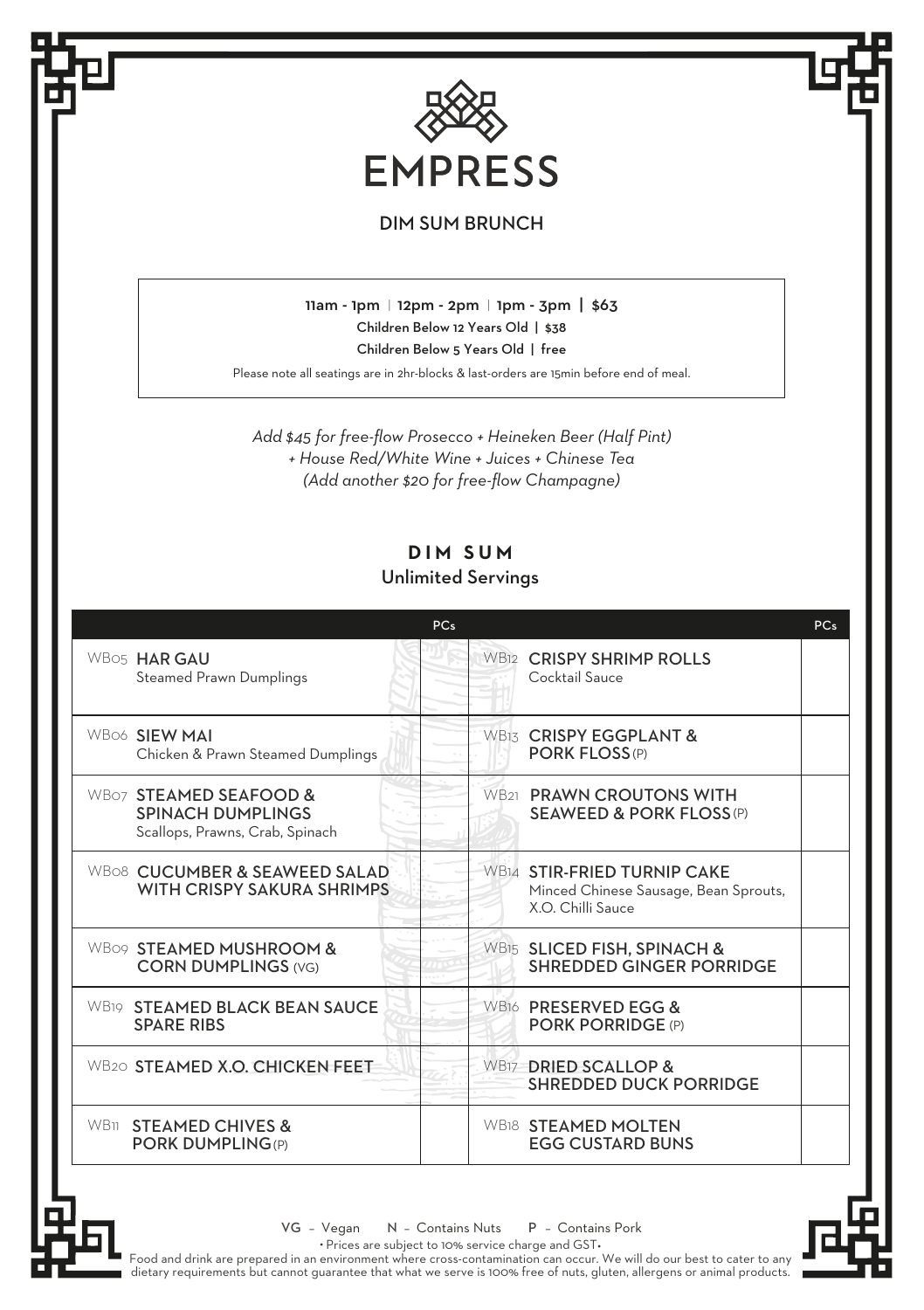

## DIM SUM BRUNCH

*Add \$45 for free-flow Prosecco + Heineken Beer (Half Pint) + House Red/White Wine + Juices + Chinese Tea (Add another \$20 for free-flow Champagne)*

## **CHEF'S SIGNATURE**

| One Serving of 1 Choice Per Person                                                                                                                              |                                                                                                                                                |  |
|-----------------------------------------------------------------------------------------------------------------------------------------------------------------|------------------------------------------------------------------------------------------------------------------------------------------------|--|
| WBOIC KING PRAWN DUMPLING<br>IN SUPREME BROTH                                                                                                                   | <b>WBOIB SPINACH &amp; SEAFOOD SOUP</b>                                                                                                        |  |
| WBOIA HOT & SOUR SOUP<br>(Choice of Seafood or Vegetarian Prawn)                                                                                                | WBOID MINCED ANGUS BEEF<br><b>THICK SOUP</b>                                                                                                   |  |
| One Serving of 3 Choices Per Table                                                                                                                              |                                                                                                                                                |  |
| WB03A TRIPLE ROAST PLATTER (P)<br><b>EMPRESS Char Siew.</b><br>Crackling Roast Pork,<br><b>EMPRESS Sticky &amp; Sweet Pork Ribs</b>                             | WBO3B SEARED ANGUS BEEF<br><b>TENDERLOIN CUBES</b><br>Crispy Chinese Fritters, Garlic,<br><b>Black Pepper Sauce</b>                            |  |
| WB02A CRISPY KING PRAWNS IN<br><b>SALTED EGG YOLK &amp;</b><br>PRAWN ROLL                                                                                       | WB02B CRISPY-BATTERED<br><b>STURGEON FILLET</b><br>Yuzu, Spicy Ginger Flower Glaze                                                             |  |
| <b>WBO3C 'KUNG PAO' CRISPY</b><br><b>SESAME CHICKEN</b>                                                                                                         | WB02C EMPRESS ROAST DUCK                                                                                                                       |  |
| WB04C EMPRESS FRIED RICE<br>Long Grain Jasmine Rice, Prawns, Yam,<br><b>EMPRESS Char Siew, Olives, Egg</b>                                                      | WB04A SEAFOOD SPINACH TOFU<br>Housemade Deep-Fried Tofu,<br>Prawns, Fish, Scallops                                                             |  |
| WB04B POACHED AMARANTH<br>WITH TRIO OF EGGS.<br>Superior Chicken Broth                                                                                          | WBo4D SWEET & SOUR<br><b>IBERICO PORK PRESA (P)</b><br>Aged Vinegar, Lychee                                                                    |  |
| One Serving of 1 Choice Per Person                                                                                                                              |                                                                                                                                                |  |
| WB05A STICKY DATE &<br>LONGAN PUDDING (VG) (N)<br>Gula Melaka Butterscotch, Walnuts,<br>Goji Berry & Vanilla Swirl Ice Cream                                    | WBo5C PEANUT-COATED BLACK<br><b>SESAME 'MOCHI' BALLS (N)</b><br>Sesame Sponge,<br><b>Black Sesame Ice Cream</b>                                |  |
| WBO5B CHAIRMAN'S BUBUR<br>CHAR-CHAR (VG)<br>Banana, Mango, Yam, Pomegranate,<br><b>Black Glutinous Rice.</b><br>Shaved Salted Coconut Ice.<br>Coconut Ice Cream | WBO5D NEVER TOO MATCHA (VG) (N)<br>Green Tea & Coconut Mousse.<br>Chocolate Cookie Base.<br>Sweet Red Beans, Salted Almonds,<br>Coconut Sorbet |  |
| VG - Vegan                                                                                                                                                      | P - Contains Pork<br>N - Contains Nuts                                                                                                         |  |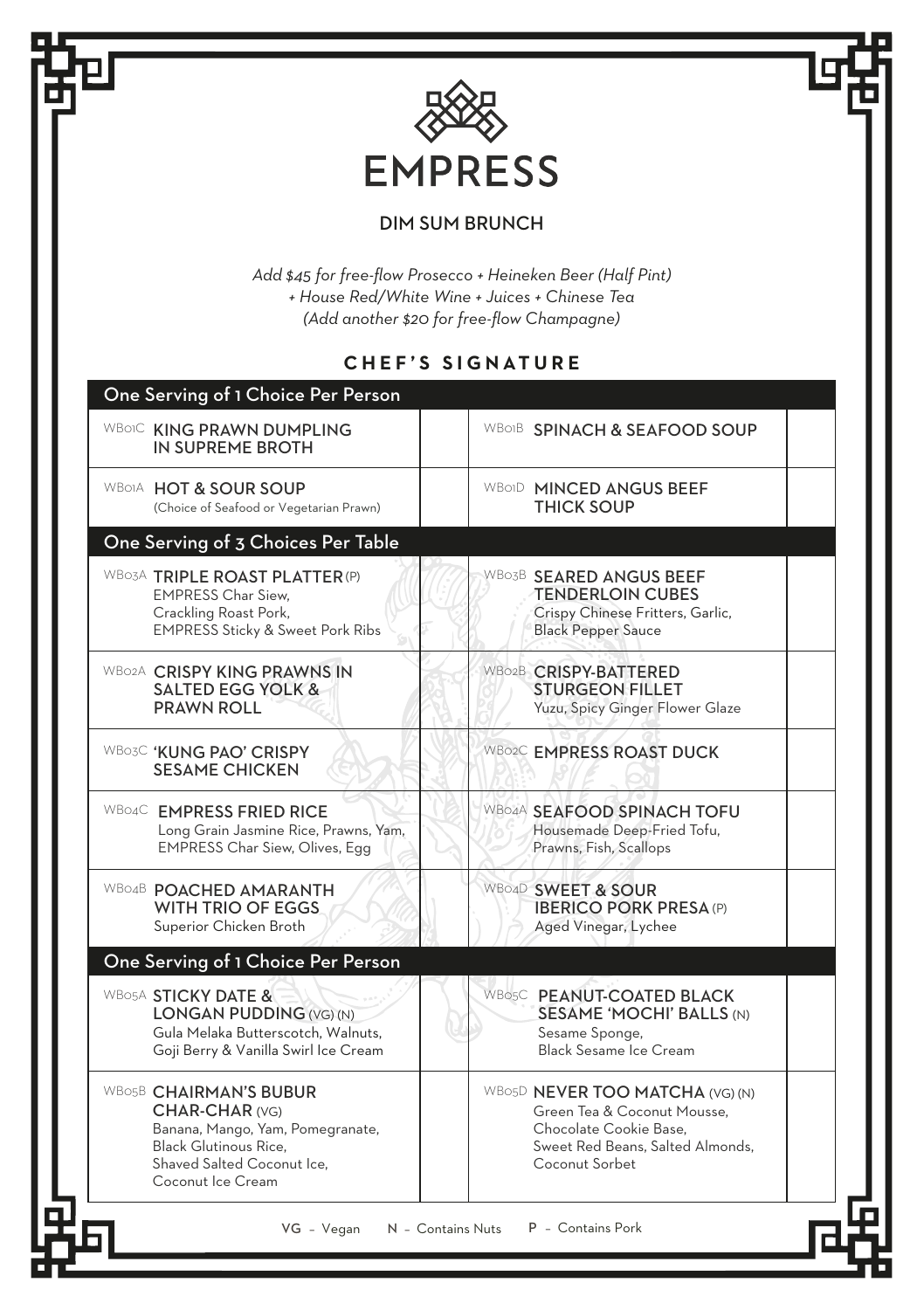